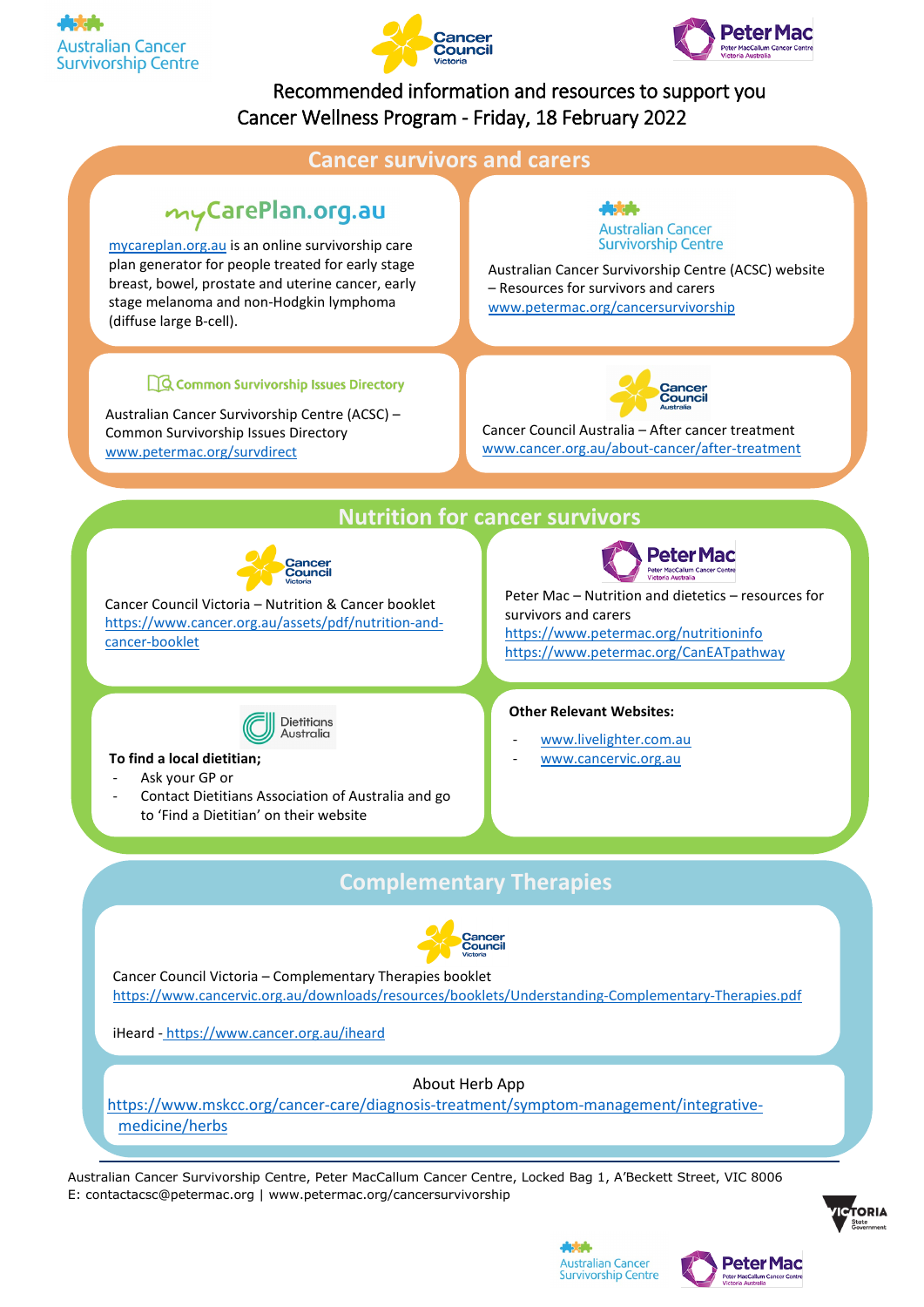





## **Meditation and mindfulness**

### Relaxation and meditation

[https://www.cancercouncil.com.au/cancer](https://www.cancercouncil.com.au/cancer-information/living-well/complementary-therapies/mind-body-techniques/relaxation-and-meditation/)[information/living-well/complementary-therapies/mind](https://www.cancercouncil.com.au/cancer-information/living-well/complementary-therapies/mind-body-techniques/relaxation-and-meditation/)[body-techniques/relaxation-and-meditation/](https://www.cancercouncil.com.au/cancer-information/living-well/complementary-therapies/mind-body-techniques/relaxation-and-meditation/)

The Headspace App for guided meditation practice [https://www.headspace.com/headspace](https://www.headspace.com/headspace-meditation-app)[meditation-app](https://www.headspace.com/headspace-meditation-app)

# **Psychological support**

Cancer Council Australia – Emotions and cancer booklet [https://www.cancer.org.au/assets/pdf/emotio](https://www.cancer.org.au/assets/pdf/emotions-and-cancer-booklet) [ns-and-cancer-booklet](https://www.cancer.org.au/assets/pdf/emotions-and-cancer-booklet)

Cancer Mind Care <https://cancermindcare.org.au/>

Beyond Blue <https://www.beyondblue.org.au/>

Lifeline <https://www.lifeline.org.au/>

Look Good Feel Better Program <https://lgfb.org.au/>

Cancer Council Victoria **13 11 20** Information and Support line

Peter MacCallum Cancer Centre – Can-SLEEP program

[https://www.petermac.org/services/cancer](https://www.petermac.org/services/cancer-information-resources/can-sleep-for-health-professionals)[information-resources/can-sleep-for-health](https://www.petermac.org/services/cancer-information-resources/can-sleep-for-health-professionals)[professionals](https://www.petermac.org/services/cancer-information-resources/can-sleep-for-health-professionals)

Peter MacCallum Cancer Centre – Fear-Less webinar: Managing fear of cancer returning or progressing [https://www.petermac.org/https%3A//www.p](https://www.petermac.org/https%3A/www.petermac.org/services/cancer-information-resources/fear-less) [etermac.org/services/cancer-information](https://www.petermac.org/https%3A/www.petermac.org/services/cancer-information-resources/fear-less)[resources/fear-less](https://www.petermac.org/https%3A/www.petermac.org/services/cancer-information-resources/fear-less)

Cancer support groups [https://www.cancercouncil.com.au/get](https://www.cancercouncil.com.au/get-support/coping-with-cancer/telephone-support-groups-for-cancer-patients-carers/)[support/coping-with-cancer/telephone](https://www.cancercouncil.com.au/get-support/coping-with-cancer/telephone-support-groups-for-cancer-patients-carers/)[support-groups-for-cancer-patients-carers/](https://www.cancercouncil.com.au/get-support/coping-with-cancer/telephone-support-groups-for-cancer-patients-carers/)

# **Financial and work-related support**

Cancer Council Victoria - Cancer and Your Finances [https://www.cancervic.or](https://www.cancervic.org.au/get-support/legal-and-financial/finance/finances-overview.html) [g.au/get-support/legal](https://www.cancervic.org.au/get-support/legal-and-financial/finance/finances-overview.html)[and](https://www.cancervic.org.au/get-support/legal-and-financial/finance/finances-overview.html)[financial/finance/finance](https://www.cancervic.org.au/get-support/legal-and-financial/finance/finances-overview.html) [s-overview.html](https://www.cancervic.org.au/get-support/legal-and-financial/finance/finances-overview.html)

Booklet version [https://www.cancer.org.](https://www.cancer.org.au/assets/pdf/cancer-and-your-finances-booklet) [au/assets/pdf/cancer](https://www.cancer.org.au/assets/pdf/cancer-and-your-finances-booklet)[and-your-finances](https://www.cancer.org.au/assets/pdf/cancer-and-your-finances-booklet)[booklet](https://www.cancer.org.au/assets/pdf/cancer-and-your-finances-booklet)

Low income health care card [https://www.servicesaustralia.g](https://www.servicesaustralia.gov.au/individuals/services/centrelink/low-income-health-care-card) [ov.au/individuals/services/centr](https://www.servicesaustralia.gov.au/individuals/services/centrelink/low-income-health-care-card) [elink/low-income-health-care](https://www.servicesaustralia.gov.au/individuals/services/centrelink/low-income-health-care-card)[card](https://www.servicesaustralia.gov.au/individuals/services/centrelink/low-income-health-care-card)

Senior Rights [Victoria](https://seniorsrights.org.au/) provides legal services and advocacy to any Victorian aged over 60 years or any Indigenous Victorian aged over 45 years. Call their Helpline Monday to Friday 10am – 5pm 1300 368 821

Fair Work Ombudsman [https://www.fairwork.gov.au](https://www.fairwork.gov.au/) [/](https://www.fairwork.gov.au/)

#### Work after Cancer -

[https://www.cancercouncil.c](https://www.cancercouncil.com.au/cancer-information/legal-work-and-financial-issues/work-and-cancer/for-workers/working-after-treatment-ends/returning-to-work/) [om.au/cancer](https://www.cancercouncil.com.au/cancer-information/legal-work-and-financial-issues/work-and-cancer/for-workers/working-after-treatment-ends/returning-to-work/)[information/legal-work-and](https://www.cancercouncil.com.au/cancer-information/legal-work-and-financial-issues/work-and-cancer/for-workers/working-after-treatment-ends/returning-to-work/)[financial-issues/work-and](https://www.cancercouncil.com.au/cancer-information/legal-work-and-financial-issues/work-and-cancer/for-workers/working-after-treatment-ends/returning-to-work/)[cancer/for-workers/working](https://www.cancercouncil.com.au/cancer-information/legal-work-and-financial-issues/work-and-cancer/for-workers/working-after-treatment-ends/returning-to-work/)[after-treatment](https://www.cancercouncil.com.au/cancer-information/legal-work-and-financial-issues/work-and-cancer/for-workers/working-after-treatment-ends/returning-to-work/)[ends/returning-to-work/](https://www.cancercouncil.com.au/cancer-information/legal-work-and-financial-issues/work-and-cancer/for-workers/working-after-treatment-ends/returning-to-work/)

Australian Cancer Survivorship Centre, Peter MacCallum Cancer Centre, Locked Bag 1, A'Beckett Street, VIC 8006 E: contactacsc@petermac.org | [www.petermac.org/cancersurvivorship](http://www.petermac.org/cancersurvivorship)